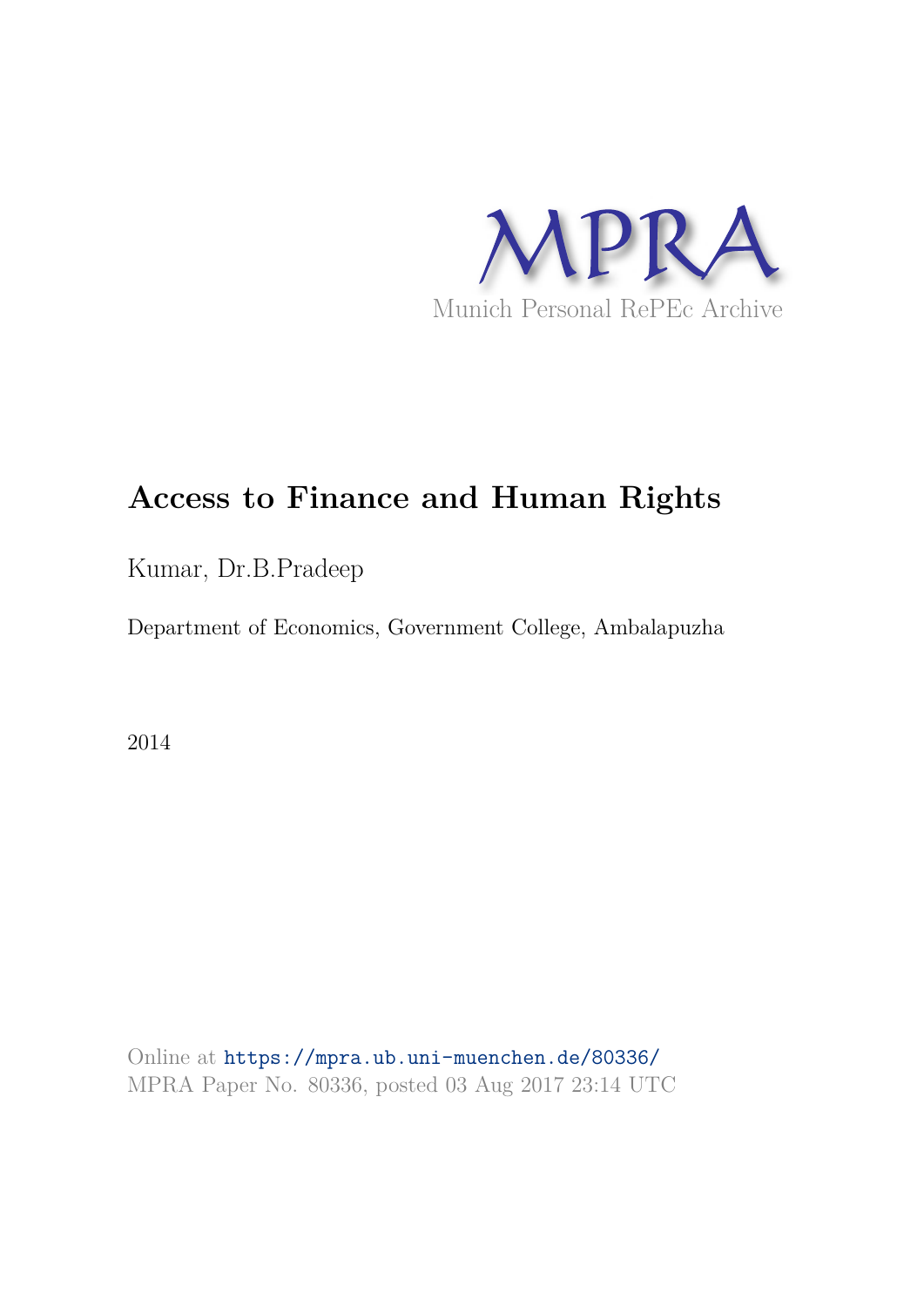# **Access to Finance and Human Rights**

Dr.B.Pradeep Kumar Assistant Professor in Economics Government College, Ambalapuzha, Alappuzha

*"Every poor person must be allowed a fair chance to improve his/her economic condition. This can be easily done by ensuring his/her right to credit. If the existing financial institutions fail to ensure that right, it is the obligation of the state and the world community to help find alternative financial institutions which will guarantee this fundamental human right. This is basic for the economic emancipation of the poor, in general, and poor women, in particular"*

### *Muhammad Yunus*

#### **Introduction**

The world today is becoming increasingly subject to the control and domination of finance, and the process has culminated into such a state where finance has become all pervading in every walk of human life. It is on account of this that the mantra of financial inclusion has become a buzzword today, and access to adequate and affordable finance has been recognized as an effective tool to realize the objective of inclusive economic growth. Human rights on the other hand have been in the realm of discussion ever since it has been declared by the UN in 1948. We speak of many human rights like right to live, educate and the right to have equal opportunity. But rarely has finance been linked with the whole issue of human rights. This work is an attempt to integrate the field of human right with the issue of access to finance.

## **Access to Finance as a Human Right**

Article 25(1) of the UDHR adopted by the UN in December 1948 enshrines the idea that access to food, shelter, and health constitute basic human rights. As is known access to credit (finance, broadly speaking) is powerful in ensuring food, shelter and health in the modern exchange economy where finance has become all pervading. Right or access to finance, in narrow sense right to credit, is a necessary condition for breaking recurring cycles of poverty. According to Muhammad Yunus, poverty is the absence of all human rights. Hence, there is a case for considering access to finance or credit as a human right.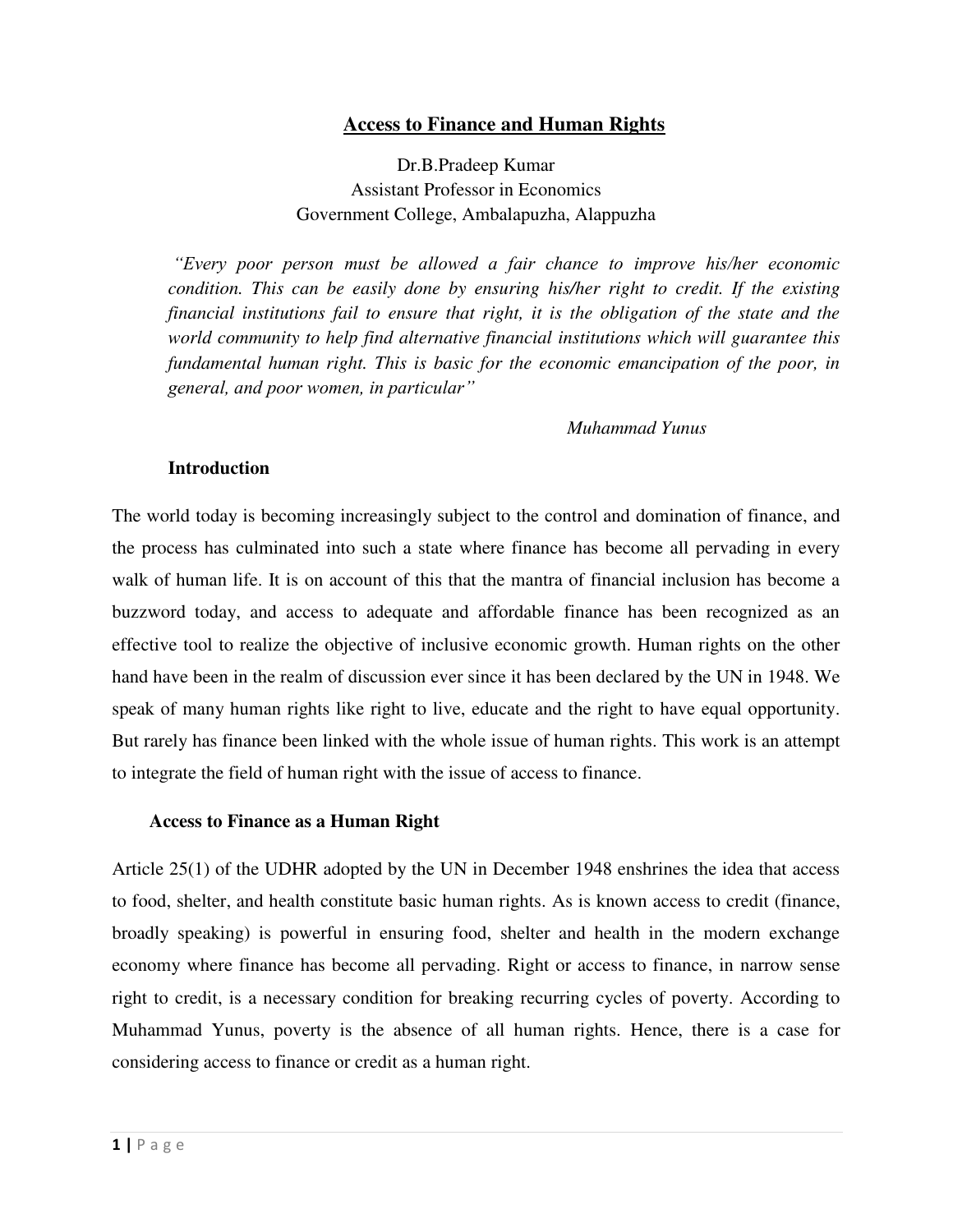Right to Financial inclusion or right to credit is a derivative right, a derivative of the right to be free from poverty. Right to financial inclusion is a right to be accepted within a functioning financial system irrespective of one's financial position, and to have access to legitimate financial services such as bank account, saving facilities, and borrowing facilities on reasonable terms. Right to finance or credit is distinguished from other rights like education. For instance, right to education is an empowerment right (enhancement right) at it helps recipients to claim other rights. But, right to financial inclusion is to be reckoned as an 'empowerment right'-a right that empowers people to acquire other rights. Right to life and right against torture are 'maintenance rights' as they are rights not to have one's condition worsened.

Other distinguishing features of right to financial inclusion are;

- 1. Conditionality: Most rights are unconditional like right to education and health. But, right to financial inclusion should be conditional, that is conditional on good conduct, that is, *conduct-sensitive conditionality in financial inclusion*. Conduct means no misuse of funds borrowed, no defaulting on loans, and no over extending (taking out more loans than what one can repay). It does mean that there is the use of character as collateral for loan.
- 2. Intrinsic value v/s Instrumental value: Certain rights like right to education provide something intrinsically valuable. The state of being educated is intrinsically valuable. But financial inclusion has more instrumental value than the intrinsic value.
- 3. A duty to exercise: People have a duty to exercise certain human rights. In the case of financial inclusion as a right, financial services be made available; but it is not compulsory to have and use it.
- 4. Primary Duty Bearers: Who bears the duty to ensure financial inclusion? Financial services are most often offered by private corporate entities rather than government. It may jeopardize the status of financial inclusion as a right.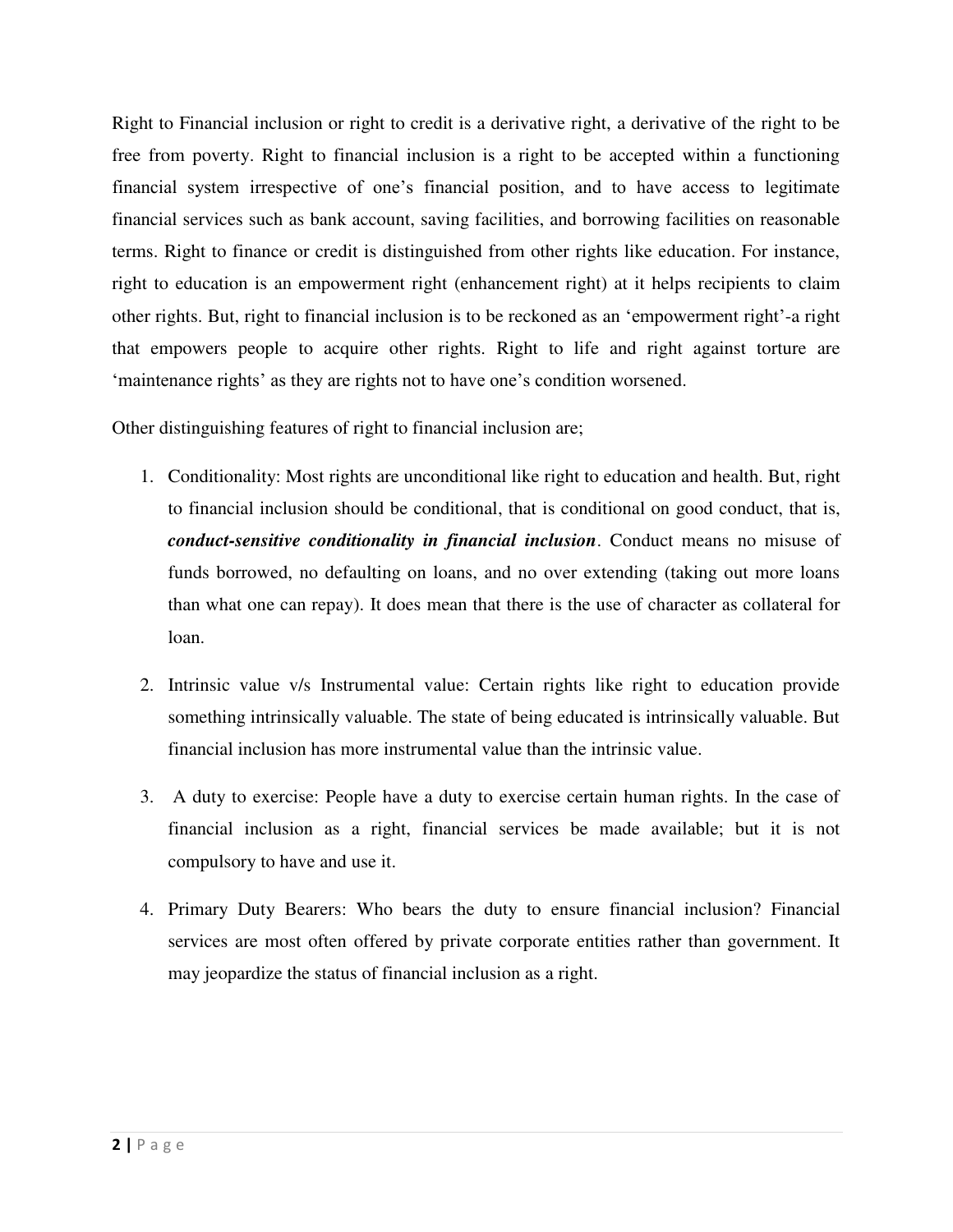#### **Access to Credit: Should it be a right?**

It is undeniable that access to affordable, adequate and timely credit is a boost to economic development both for developing and developed nations (Hudon, 2007). Credit comes from formal and informal sources. But credit supplied by formal credit appears to be preferable to the households. This being the reality, reports says that approximately more than two billion people lack access to formal credit sources (Holvet, 2004). Having recognized its role in eradicating poverty and making substantial changes in the economic and social life of humanity, the Muhammad Yunus, the pioneer in micro finance and Nobel laureate, has always stood for making access to credit a human right (Hudon, 2007).

The issues of human rights have found resonance in its social and political applications. Recently, rights are increasingly being promoted in development discourses as well (Sen, 2004). Access to right, obviously speaking, is instrumental to ensure other rights especially in a world which is experiencing the process of financialization at a greater pace. But, surprisingly, in the Universal Declaration of Human Rights (UDHR) in 1948 by the United Nations (UN), it is not explicitly mentioned that access to credit or finance in general should be accepted as a human right. People standing against including access to credit as a human right argue that right to credit does not involve the transaction of goods or services and it does not involve the granting of goods and services to all citizens. Credit itself is contractual in nature. It is an instrument transacted in the financial market. Credit stems out of an agreement between two personal, a bilateral agreement, the creditor (lender) and the debtor (borrower). The question then is who would be responsible for ensuring the right. Most likely the lender or the creditor would be unwilling to lend unless he is satisfied with the repayment capacity of the borrower. The price (the interest rate) and the conditions attached to the credit might also result in turning the situation against the borrower. Owing to these reasons, undoubtedly establishing right to credit as legal right becomes a remote impossibility. The only solution to this is to accept the right to credit as moral right in a global right system. But Yunus argues that with the support and intervention of the government right to credit could be made a legal right to some extent. Simply speaking, by right to credit Yunus refers only the right to affordable credit at reasonable interest rates. Broadly, access to financial services means access to affordable financial services at reasonable cost (Kumar, Joshi, Ronchi, & Tzioumis, 2007).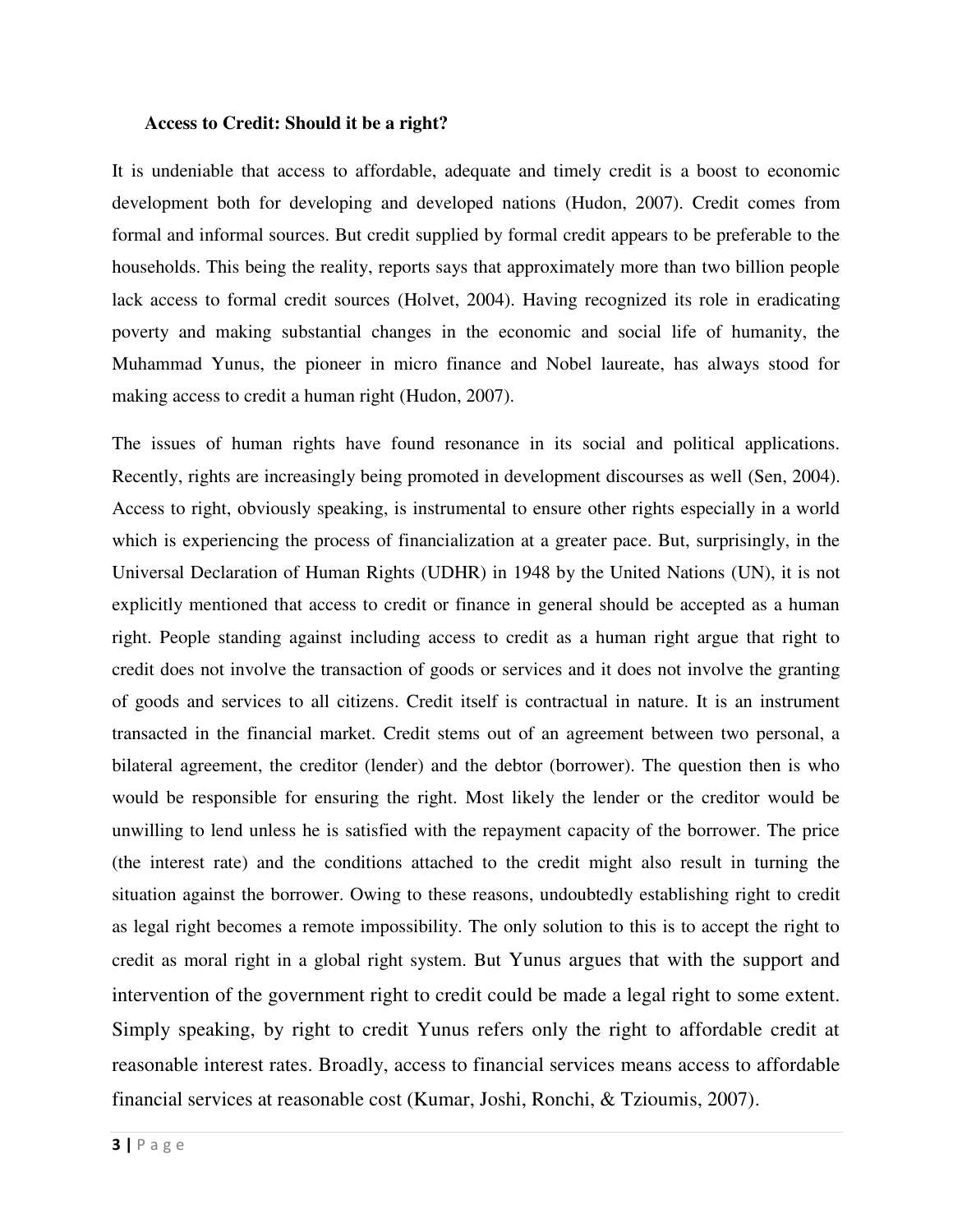## **Statement of the problem and the Broad Objective**

Against this background the present work titled 'Access to Finance and Human Rights' intends to look into the issues of finance from the point of view of regarding it as human rights with the support of empirical data. Right to financial inclusion is a right against financial exclusion. Hence, the present study probes into the extent of financial exclusion among the Scheduled Tribe Communities in Kerala. The specific objectives of the present study are:

## **Research Methodology**

The study is a combination of descriptive and analytical method. Both primary and secondary data have been used in this study. Percentages, tables, crosstabs, figure have been contextually to illustrate things in an understandable manner.

## **What is Financial Exclusion?**

Defining financial exclusion is a very complex and difficult task as many academicians have attempted to define it in divergent ways. One could categorize the definitions under two heads: One is based on banking experts' perceptions of defining financial exclusion, and the second is based on how the pure and unbiased financial economists define it. The former form of definitions carries a very narrow but technical meaning of financial exclusion that is the people having no bank account are considered as financially excluded whereas the latter defines it from the perspective of an array of financial services. Our study focuses on this latter form of definition. Nevertheless, a detailed account of important definitions of financial exclusion is worthwhile as it helps one to comprehend the broad meaning of this phenomenon.

The term financial exclusion first came into the financial literature in 1993 to describe a situation of limited physical access to banking services on account of bank closures (Sinclair, McHardy, Dobbie, Lindsay, & Gillespie, 2009). It was in 1999 the term financial exclusion began to be used to designate the condition of not having access to mainstream financial services (Kempson & Whyley, 1999). Thus, it is obvious that the term financial exclusion has a broad range of definitions. Research carried out and discussions held among experts lead us to propose the following definition: Financial exclusion refers to a process whereby people encounter difficulties accessing and/or using financial services and products in the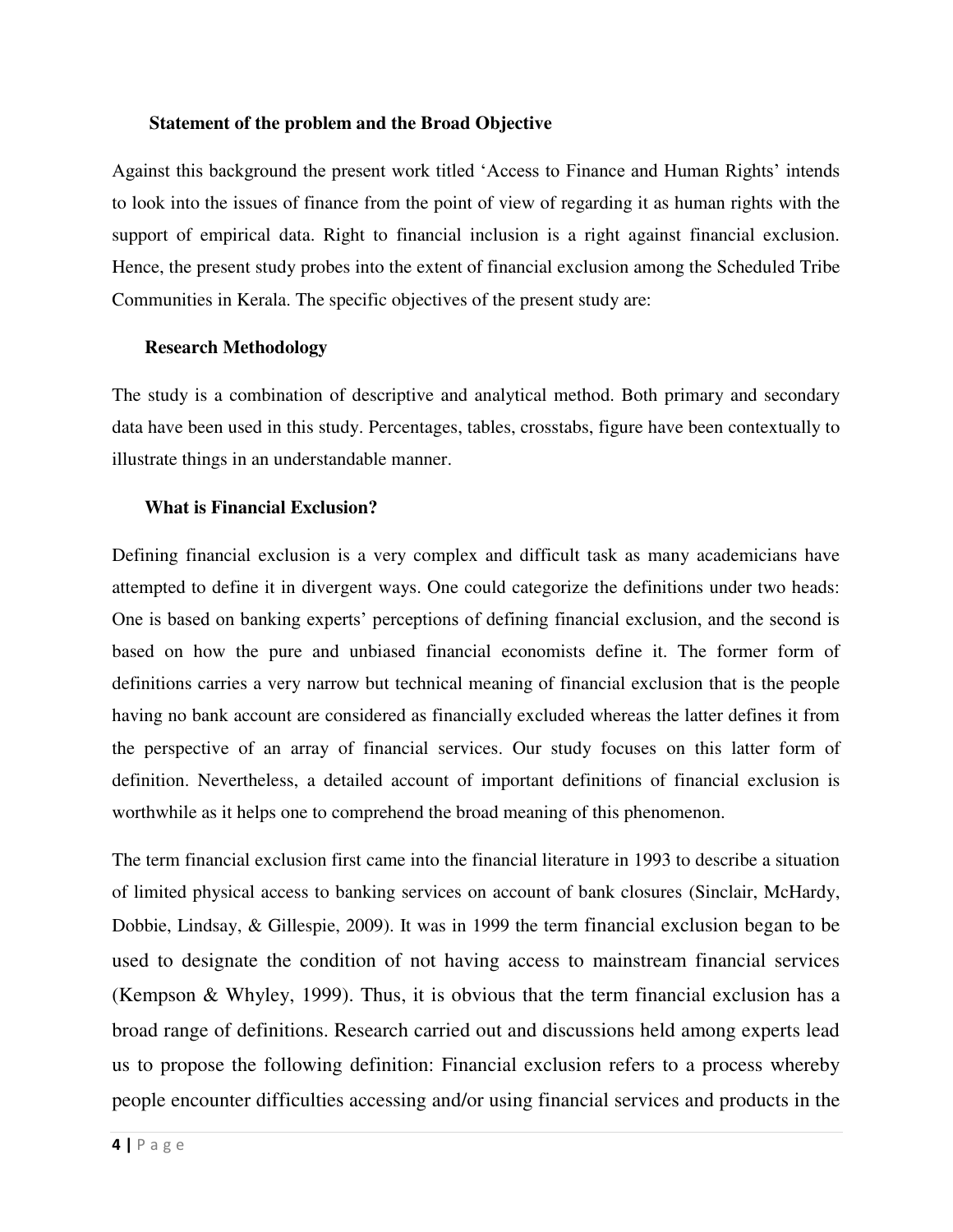mainstream market that are appropriate to their needs and enable them to lead a normal social life in society to which they belong. The above definition of financial exclusion obviously reveals that financial exclusion is the culmination of a long process of inaccessibility that certain groups of people face in getting access to financial products. Financial exclusion is being viewed as a barrier towards accomplishing the goal of financial inclusion. Viewing from that point, it appears that financial exclusion 'is a confluence of multiple barriers: lack of access, lack of physical and social infrastructure, lack of understanding and knowledge, lack of technology, lack of support, lack of confidence, among others' (Rao, 2007). Breaking these barriers is the key to achieve 'financially inclusive growth'. According to Sinclair (2001), financial exclusion means the inability to access necessary financial services in an appropriate form. Mohan (2006) opined 'financial exclusion signifies the lack of access by certain segments of society to appropriate, low-cost, fair, and safe financial products and services from mainstream providers'. Similar views were expressed by Thorat (2008) that 'by financial inclusion we mean the provision of affordable financial services, (viz. access to payments and remittance facilities, savings, loans and insurance services) by the formal financial system to those who tend to be excluded'. Thus, almost all of these definitions emphasise financial exclusion to be the manifestation of a much broader issue of social exclusion of certain societal groups such as the poor and the disadvantaged. For the purpose of this work, we define financial exclusion as a process that fails to ensure the ease of access, availability and usage of the formal financial system for all members of an economy. This definition emphasizes several dimensions of financial exclusion, viz. accessibility, availability and usage of the financial services.

## **Credit Exclusion**

Access to credit is imperative to manage resources to smoothen the effects of different kinds of shocks in one's life span like income and employment shocks. As far as the tribes are concerned, we know that since they are generally low-income people, they badly require quick credit but of small quantity. The real question is how to address this peculiar credit need of the tribal folk when we experience that formal banking institutions are reluctant to offer short-term credit as it affects their credit operations, probably resulting in high operational costs and consequently low profit levels. 'Indebtedness' connotes the meaning that indebted are caught in a plight as they have expenditure surpassing income. This comes out to be a truism as far as the low-income people as the tribes are concerned. Nevertheless, the pertinent issue is how they cope with this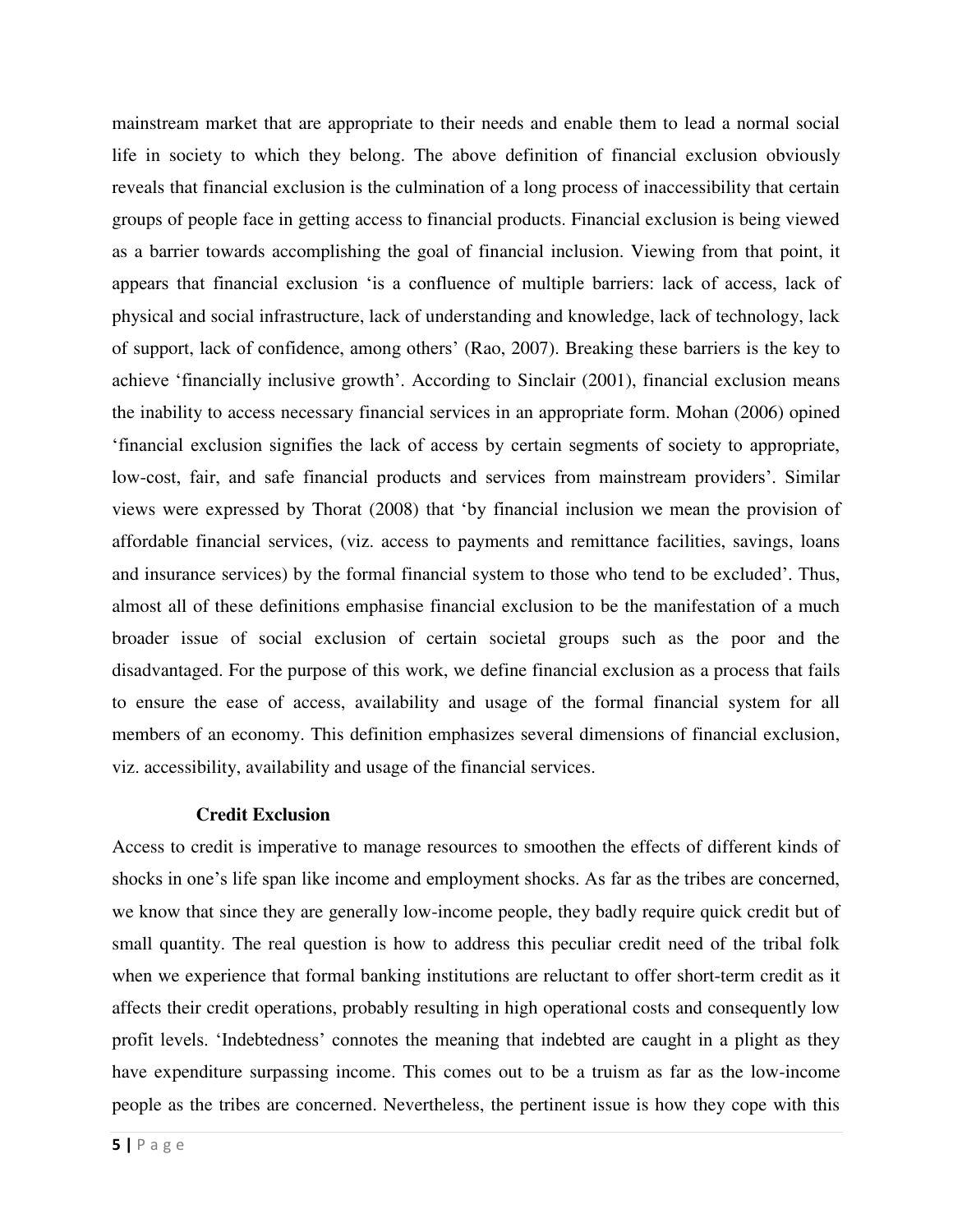mismatch between expenditure and income. Surely, to bridge the gap they need to rely on shortterm money management policies, which can be tackled by way of knocking the doors of credit suppliers, either formal or informal. If they get access to formal credit providers, which normally supply credit at reasonable interest rates, then it is a sign of the fact that the system works to help them to smoothen the occasional short fall in their income, providing much relief to this people. Greater the access to the formal credit modes, greater will be the extent of their inclusion into the financial system.

The story, however, turns out to be precarious when it comes to the informal credit suppliers. Indebtedness is the consequence of overreliance on informal credit sources by the vulnerable low-income people like the tribes when formal credit sources become a bane for them thanks to exclusionary conditions and onerous procedures. This makes credit almost interest inelastic for the vulnerable and disadvantaged, fueling the demand for informal credit even at exorbitant and unjustifiable usury. This high cost of borrowing from 'non-mainstream sources can lead them (the vulnerable) to a *'cycle of indebtedness'* (Bridges & Disney, 2004). That said, however, one thing is apparent that if the credit seeker happens to be as ineligible even as to borrow from informal credit sources, then the situation warrants serious rectifications. This is in fact abject exclusion from the credit sources, which may have serious deleterious repercussions on the economic and social well-being of such people. Mostly, tribes being economically and socially backward at least in the eyes of informal credit suppliers, who normally belong to the non-tribe communities, in times of financial trouble they (the tribes) may feel themselves deprived.

# **Analysis ; Extent of Credit Exclusion (Both from Formal and Informal Sources)**

Now, we first put forth a pertinent question as to what extent tribes as a whole have been excluded/included in the credit market.



# **Figure 6.3 Extent of Credit Exclusion**

Source: Field Survey, 2012.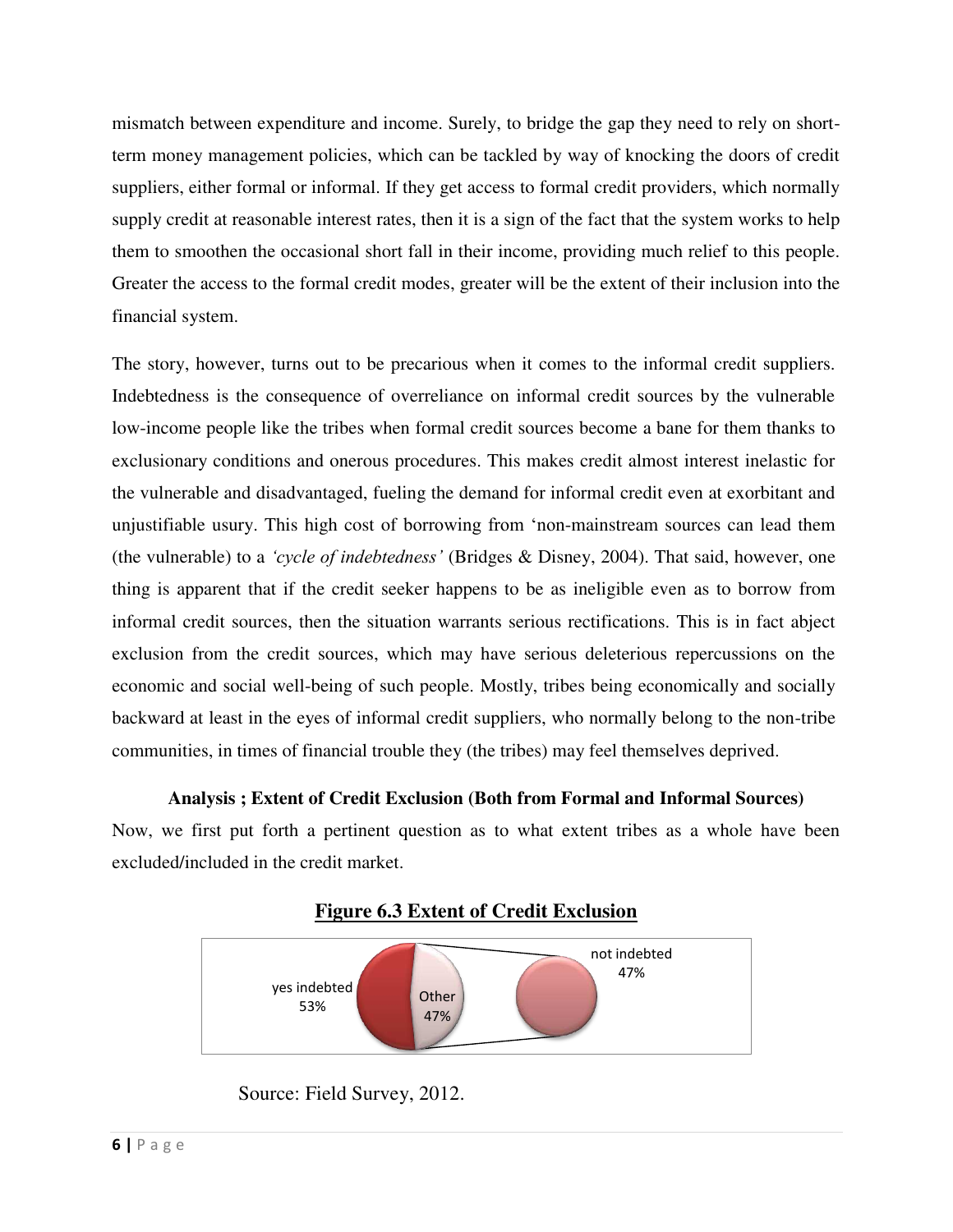Only 53 percent of tribe households have been indebted. This apparently shows the extent of credit exclusion among the tribe households in study area. Tribal community wise examination of the status of indebtedness would perhaps provide much insight into the inter tribal variation in credit exclusion. As is evident from the table (Table No.1) households belonging to Kuruma community exhibit the highest percentage of indebtedness whereas it is the lowest among the households under the Adiya community. The high indebtedness in Kuruma tribe stands testimony to the fact that they appear to be creditworthy for both formal and informal credit suppliers. The economic advancement that this tribes is said to have achieved compared to other tribes may also be partly due to the access to credit that this community enjoys over the years. Paniya and Adiya being two backward communities appear to have been excluded from the credit market owing to reasons both economic and social backwardness of these tribes, resulting in their less creditworthiness.

| <b>Status of</b>    |          |               |         |         |         |
|---------------------|----------|---------------|---------|---------|---------|
| <b>Indebtedness</b> | Kurichya | <b>Kuruma</b> | Paniya  | Adiya   | Total   |
|                     | 62       | 52            | 133     | 18      | 265     |
| Yes, indebted       | (59.60)  | (68.40)       | (51.00) | (30.50) | (53.00) |
|                     | 42       | 24            | 128     | 41      | 235     |
| Not indebted        | (40.40)  | (31.60)       | (49.00) | (69.50) | (47.00) |
| Total               | 104      | 76            | 261     | 59      | 500     |
|                     | (100)    | (100)         | (100)   | (100)   | (100)   |

**Table 1 Tribe Community Wise Distribution of Indebtedness**

Source: Field Survey, 2012 Figures in parenthesis are in percentages

## **Sources of Indebtedness: An Introduction**

Broadly speaking we could categorize the sources of indebtedness into two: Formal and Informal Sources. Formal sources encompass those financial institutions, which are regulated by the government or those coming under the regulatory framework of RBI. On the other hand, informal sources cover money lenders, money borrowed from relatives and friends ('relational capital' as it is sometimes called) in sense that institutional framework is absent to decide rate and service provisions in respect of these types of credit sources. Access and use of finance originating from formal sources is a good sign of financialization process that a society undergoes. Excessive dependence on informal players in the field of credit supply is normally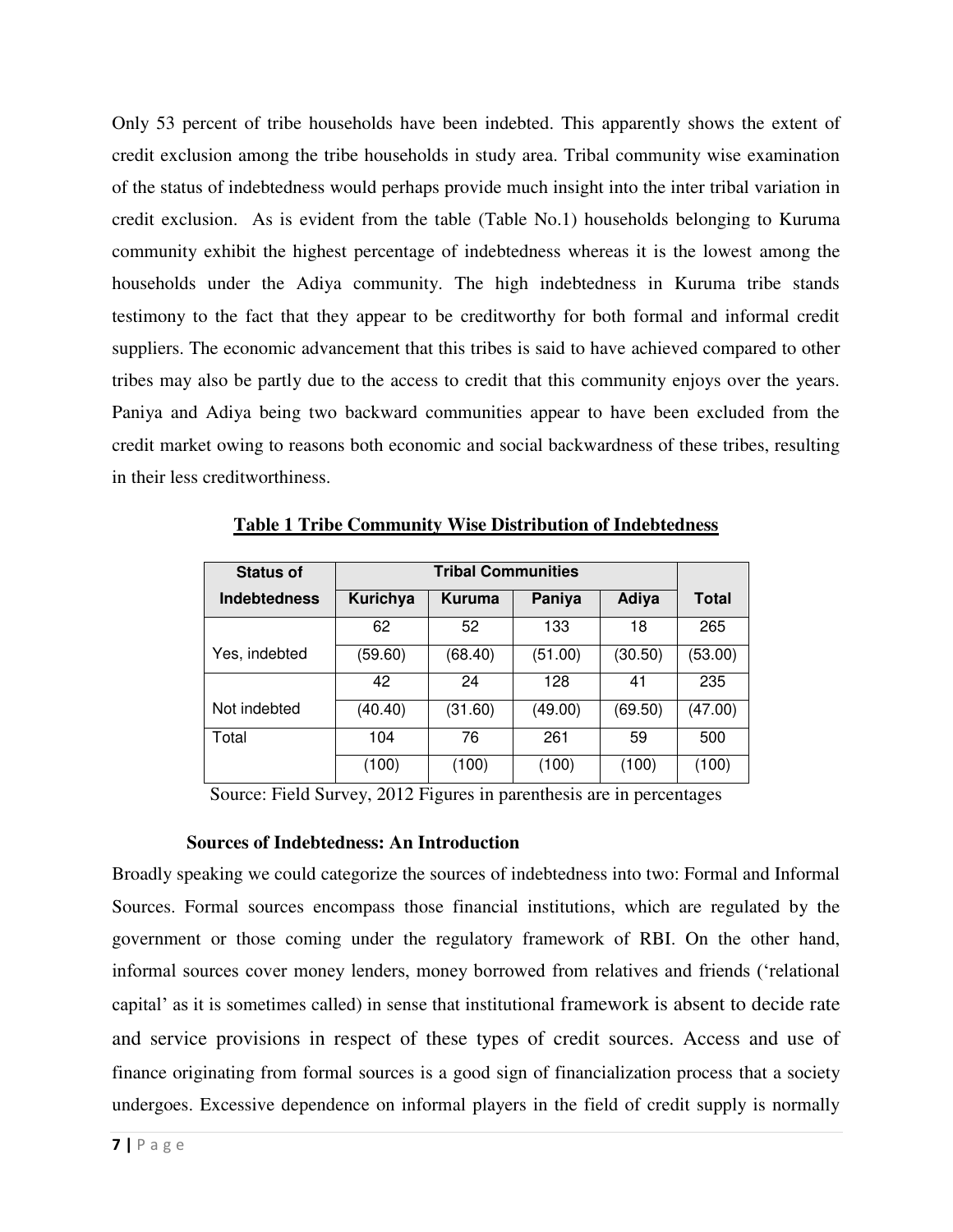reckoned as something, which deteriorates the economic and social well being of people. The difference between formal and informal sources in the credit market lies in the price at which lending takes place. Normally, the credit suppliers in the informal market charge exorbitant and exploitative interest rates whereas regulatory mechanisms act as a watchdog over the charging of interest rate in the formal credit market. Informal borrowers also facilitate **'reciprocal lending'**, which is common among the low-income people, where if you pay back the credit today you would be eligible to borrow the same tomorrow (Kempson, Bryson, & Rowlingson, 1994). Thus it is generally held that informal sources of credit quickly responds to the credit demand of the potential borrowers which is said to have given an edge to the informal players over the formal players in the realm of supplying credit especially to disadvantaged segments of society like tribes. Perhaps on account of this, that 'informal finance still represents a major source of credit for many households' in India (Carbo, Gardner, & Molyneux, Financial Exclusion, 2005). This is because 'formal financial institutions are often unable to meet the demand for grassroots credit' (Tsai, 2004). With this brief note on the formal and informal credit, now we proceed to analyze the picture that emerges in respect of the tribes under our study.

## **Sources of Indebtedness**

The following figure shows the source wise indebtedness of tribal households. Evidently, 39 percent of all tribal households taken together are indebted to formal sources and 61 percent indebted to informal sources, which are also sometimes designated as *'non-status lenders'* (Carbo, Gardener, & Molyneux,2007) in the literature on financial exclusion. This relatively high extent of indebtedness to the informal system is a pointer to the extent to which tribe households have been excluded from the formal financial institutions.



## **Figure 6.4 Sources of Indebtedness**

Source: Field Survey, 2012.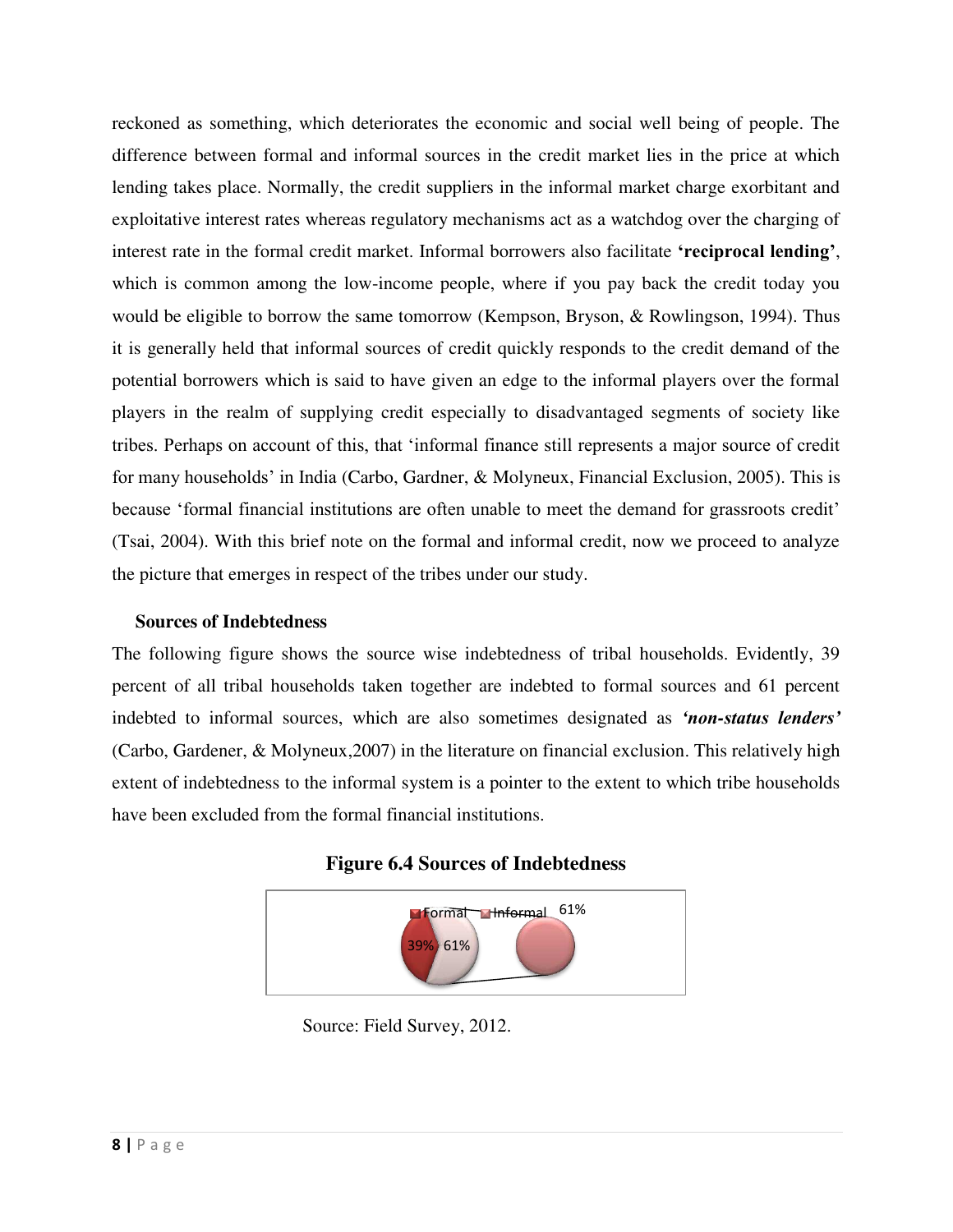Now, we proceed to analyze whether there is any difference among tribal communities with regard to access to different sources of credit viz. the formal and informal credit. The following table (Table No. 2) throws light into this aspect of our study.

| Sources of          |          |               |         |         |              |
|---------------------|----------|---------------|---------|---------|--------------|
| <b>Indebtedness</b> | Kurichya | <b>Kuruma</b> | Paniya  | Adiya   | <b>Total</b> |
| Formal              | 26       | 38            | 37      | 2       | 103          |
|                     | (41.90)  | (73.10)       | (27.80) | (11.10) | (38.90)      |
| Informal            | 36       | 14            | 96      | 16      | 162          |
|                     | (58.10)  | (26.90)       | (72.20) | (88.90) | (61.10)      |
| Total               | 62       | 52            | 133     | 18      | 265          |
|                     | (100)    | (100)         | (100)   | (100)   | (100)        |

**Table 2. Tribal Wise Distribution of Sources of Indebtedness**

Source: Field Survey, 2012.

Analyzing the tribal wise distribution of sources of indebtedness it would be obvious that informal indebtedness is highest among the Adiya households followed by Paniya and Kurichya tribes. This is seldom unusual as these two tribes, Adiya and Paniya, belong to the backward tribal category. Nevertheless, what is startling is the increase in informal indebtedness in the case of Kurichya tribe, a forward tribe in terms of many indices of development. On the other hand, in the case of Kuruma tribe formal indebtedness is substantially high denoting the relative advancement that has been made by this community in respect of accessing credit from formal sources.

## **Informal Sources of Credit**

Generally, the low-income poor households like the tribes borrow frequently from 'relatives, shopkeepers and fellow villagers', which constitute the informal source of credit, a 'significant part of the complex rural financial market' (Llanto, 1989). It is generally held that the mere existence of formal banks and cooperatives in a locality does not make informal lending unimportant. In India, even in localities where there is a bank branch nearby, only 6.4 percent of borrowing is from banks and cooperatives (Banerjee & Duflo, 2007). The rest undoubtedly depend on informal sources. Among various informal credit sources, we have found three as prominent among the tribal households in our study area: Moneylenders, Self Help Groups, and credit supplied by Relative and Friends or Relational capital (Commission, 2008). Quite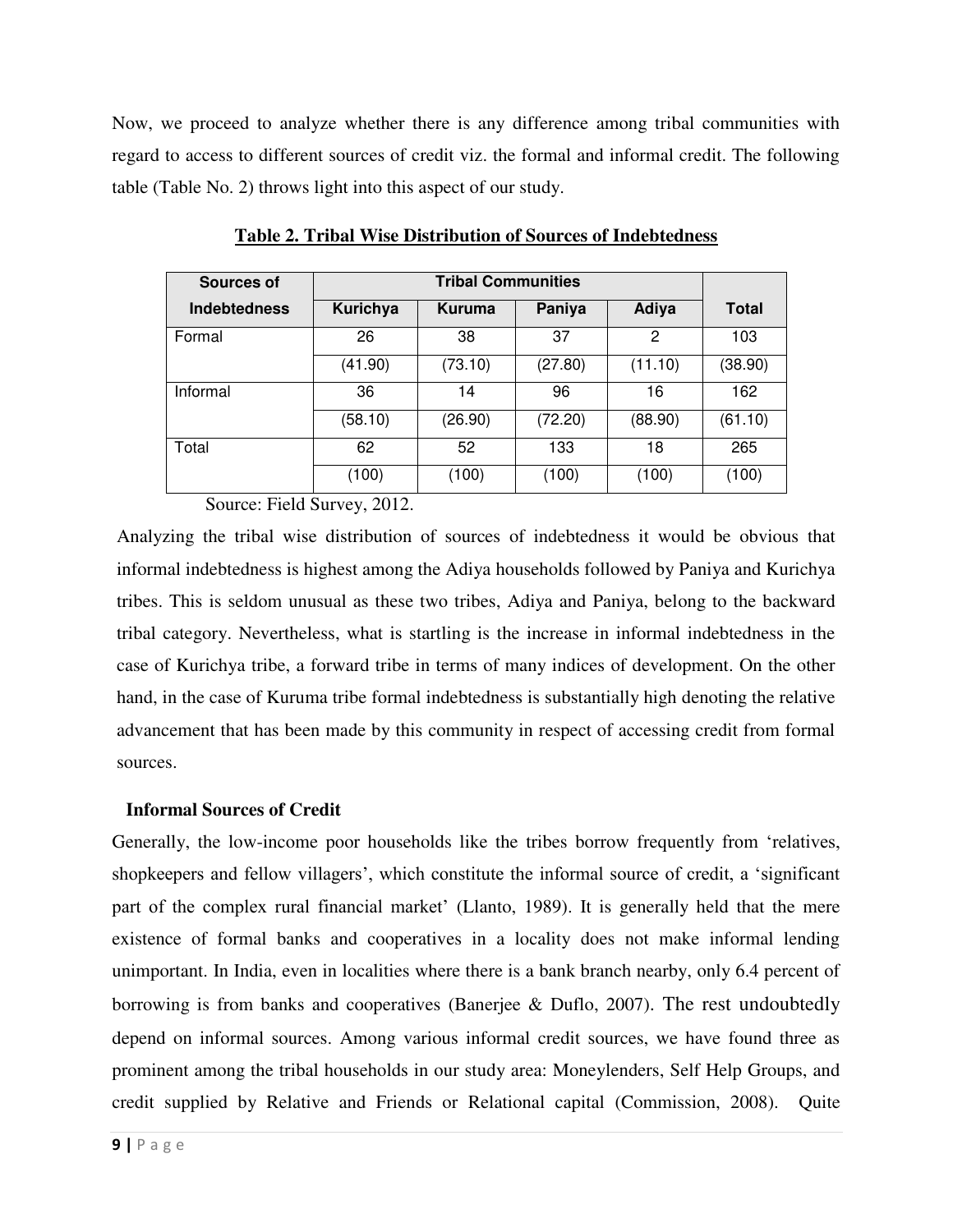expectedly, the reliance on moneylenders for credit is apparently high (54.3 percent) among all tribal households taken together (Table No. 3) whereas their dependence on relatives and friends constitute near about 30 and 15 percent respectively.

| <b>Informal Sources of</b>   | <b>Tribal Communities</b> |        |        |       |              |  |
|------------------------------|---------------------------|--------|--------|-------|--------------|--|
| <b>Credit</b>                | Kurichya                  | Kuruma | Paniya | Adiya | <b>Total</b> |  |
| Money Lenders                | 38.90                     | 64.3   | 58.30  | 56.30 | 54.30        |  |
| <b>Others</b>                | 27.80                     | 21.40  | 32.30  | 31.30 | 30.20        |  |
| <b>Relatives and Friends</b> | 33.30                     | 14.30  | 9.40   | 12.50 | 15.40        |  |
| Total                        | 100                       | 100    | 100    | 100   | 100          |  |

**Table 3 Tribe Wise Distribution of Informal Sources of Credit**

Source: Field Survey, 2012.

The heavy dependence on moneylenders for credit despite the presence of formal banking system poses complex questions on the success and effectives of the banks and cooperatives in catering to the peculiar credit requirements of the tribes.

A look at the tribe wise analysis of dependence on various informal sources of credits brings us contrasting pictures. What is of interesting is the fact that moneylenders are heavily relied upon for credit by the Kuruma community, a forward tribe among which the dependence on formal sources has also been found to be substantially high. This implies, to some extent, that economic and social backwardness and cultural inhibitions may not bear any significance in the case of dependence of tribal households on different sources of credit. What deserves to be noted is that it is the need of credit and the credit worthiness, which makes a household indebted to a particular source of credit regardless of whether it is formal or informal. In the case of all tribes, it is revealed, that the dependence on moneylenders as an informal source of credit is high. This stands testimony to the fact that among the credit suppliers particularly the informal credit providers moneylenders traditionally have a distinctive role. This is primarily because they most probably belong to the same locality and this enables them to hurdle the *'information barrier'* (Llanto, 1989) which act as a deterrent in credit delivery process as far as the formal payers are concerned.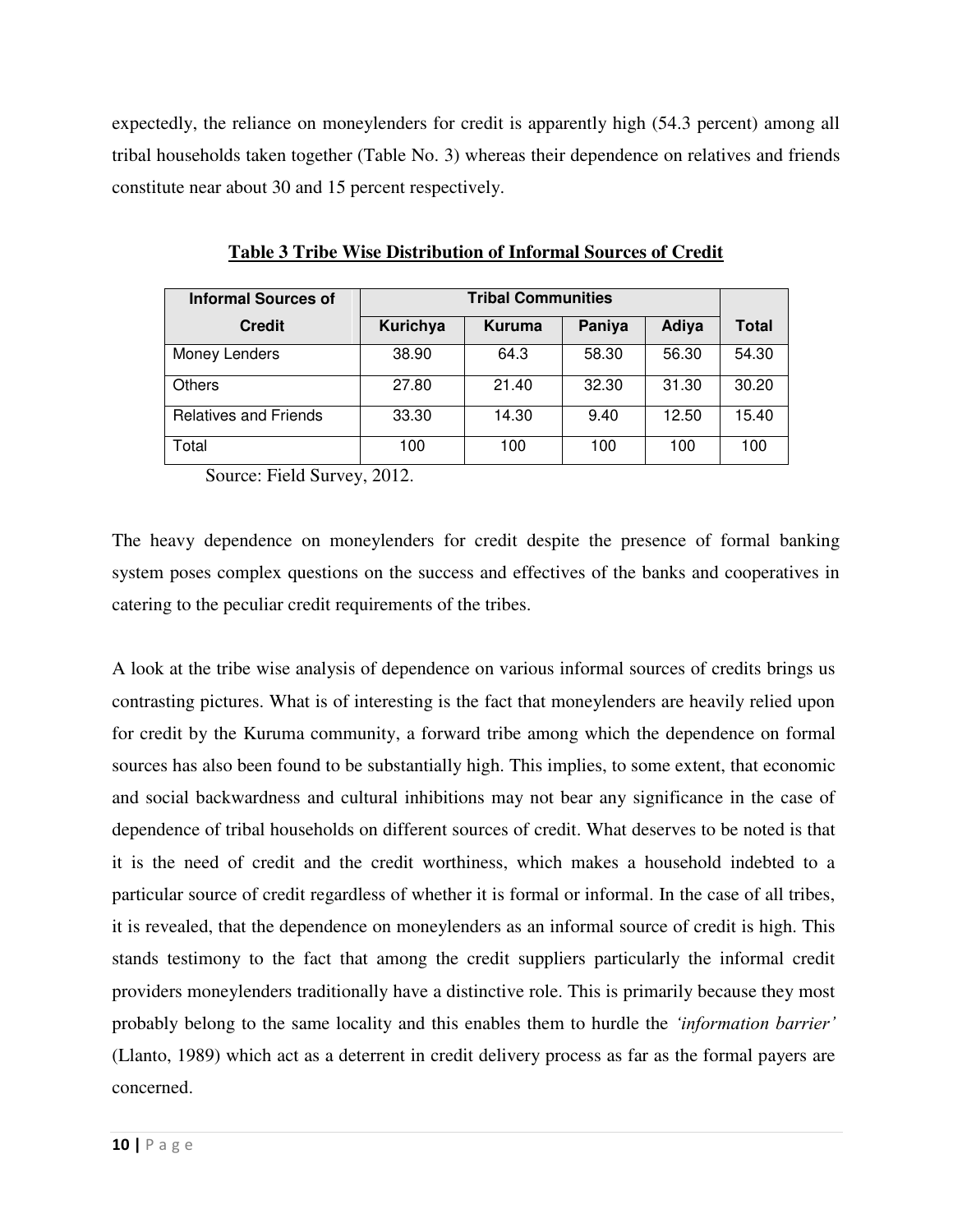Thus, it follows from the preceding discussion that tribes in our study seem to be depending on both formal and informal sources of credit, with informal dependence nevertheless surpassing formal dependence. The continued coexistence of formal and informal credit suppliers in the rural credit market apparently shows that the rural credit market is a truly 'dualistic' one (Singh & Balishter, 1991). Perhaps because of this realization that the Technical Group constituted by RBI in 2006 had recommended to establish 'a link between formal and informal credit providers to be called *"Accredited Loan Providers"* for the use of an additional credit delivery channel' (Thorat, 2008). This is undoubtedly an attempt to legitimize the role of moneylenders in the rural credit market of our country, which may make life troublesome for the disadvantaged rural people like the tribes.

## **Exclusion from the Formal Credit Suppliers**

Tribes are by nature averse to have credit from formal sources as the formality involved in application procedures to seek credit may not appear to be as digestible to the believes of tribes as it is to the mainstream population. In our study, we have taken care in examining the extent of exclusion of tribes from the formal credit market.

| <b>Status</b>                       | <b>Frequency</b> | <b>Percent</b> |
|-------------------------------------|------------------|----------------|
| Excluded From the Formal Credit     | 397              | 79.4           |
| Not Excluded from the Formal Credit | 103              | 20.6           |
| `otal                               | 500              | 100            |

**Table 4 Extent of Exclusion from the Formal Credit Suppliers**

# Source: Field Survey, 2012

The results are worth mentioning. As the table reveals, around 79 percent of tribes willingly or unwillingly are denied access to credit from the formal credit providers. This may lead one to arrive at a wrong inference that formal credit institutions are mostly unfriendly towards supplying credit to the tribes, which is, however, incorrect. To elucidate more on this, here we need to borrow two concepts, which have been brilliantly come out of the conceptual clarity of *Prof.Amarty Sen*; they are *Active and Passive Exclusion* (Sen, 2000). The meaning of these two terms has already been elaborated on in a previous section. Yet for a brief recollection, we may touch upon these concepts. Active exclusion, as the name connotes, implies exclusion by the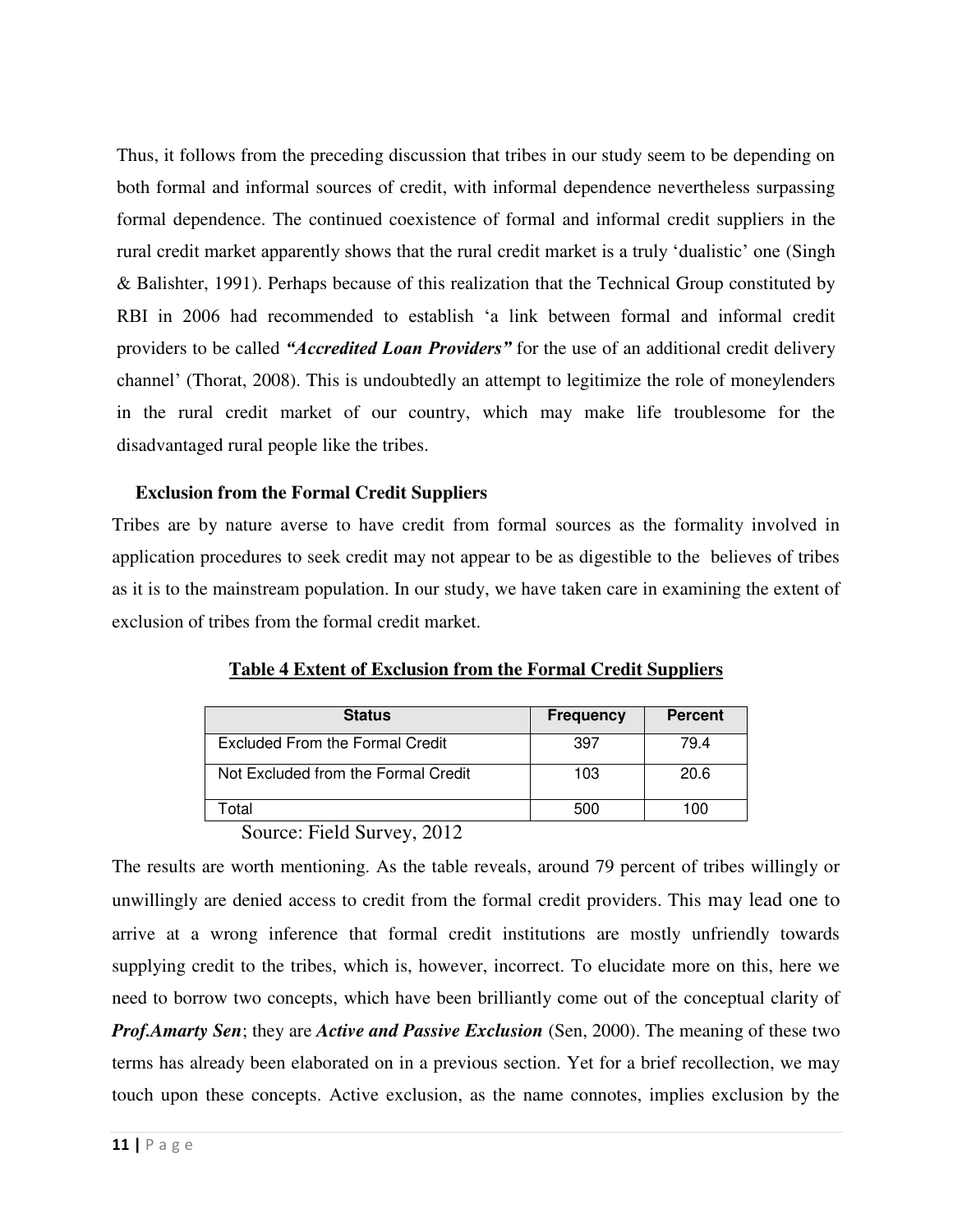system, here in this study the formal Credit system, whereas passive exclusion happens when those expected to seek of credit decide not to seek credit from the system, and thus excluded from the formal credit system. In the latter, it is altogether incorrect to find fault with the system, which denies access to credit.

| Whether denied credit by formal     | <b>Tribal Communities</b> |               |        |       |              |
|-------------------------------------|---------------------------|---------------|--------|-------|--------------|
| players                             | Kurichya                  | <b>Kuruma</b> | Paniya | Adiya | <b>Total</b> |
| Yes (Active Credit Exclusion)       | 26.90                     | 15.80         | 10.00  | 18.60 | 15.40        |
| Not Denied                          | 25.00                     | 50.00         | 14.20  | 3.40  | 20.60        |
| Never Sought Credit (Passive Credit | 48.10                     | 34.20         | 75.90  | 78.00 | 64.00        |
| Exclusion)                          |                           |               |        |       |              |
| Total                               | 100                       | 100           | 100    | 100   | 100          |

**Table 5 Denial of Credit by the Formal Credit Institutions**

Source: Field Survey, 2012.

As is evident from the table Active Credit Exclusion (the 'Yes Category') denotes those who have been denied credit by the suppliers citing different reasons like lack of sufficient collateral or the non-existence of scheme. 'Not denied' are that who have been given credit by the institutions and is akin to those who have been indebted to the formal sources of finance. The last category titled 'Never Sought Credit' are those who have chosen themselves to remain out of the credit supplied by the formal system due to various reasons which are further discussed in an another section. It is quite interesting to see that most of the tribes are excluded from the formal credit market not because of any type of active denial by the formal credit institutions but by the decision of the tribes to keep aloof from the ambit of the formal credit. Nearly 36 percent of tribes appear to have sought credit from the formal system whereas only around 16 percent have been denied credit actively by the formal credit suppliers. It appears that 64 percent of tribes have never sought credit from the formal source, which makes them *'self excluded'* (Kempson & Whyley, 1999)*.* Now it is pertinent to look at the reasons for not seeking credit from the formal sources despite the fact that formal system offers credit at reasonable rate of interest and issue of over exploitation at the hands of banks are low compared to the rough behavior of moneylenders, who controls the chunk of informal credit.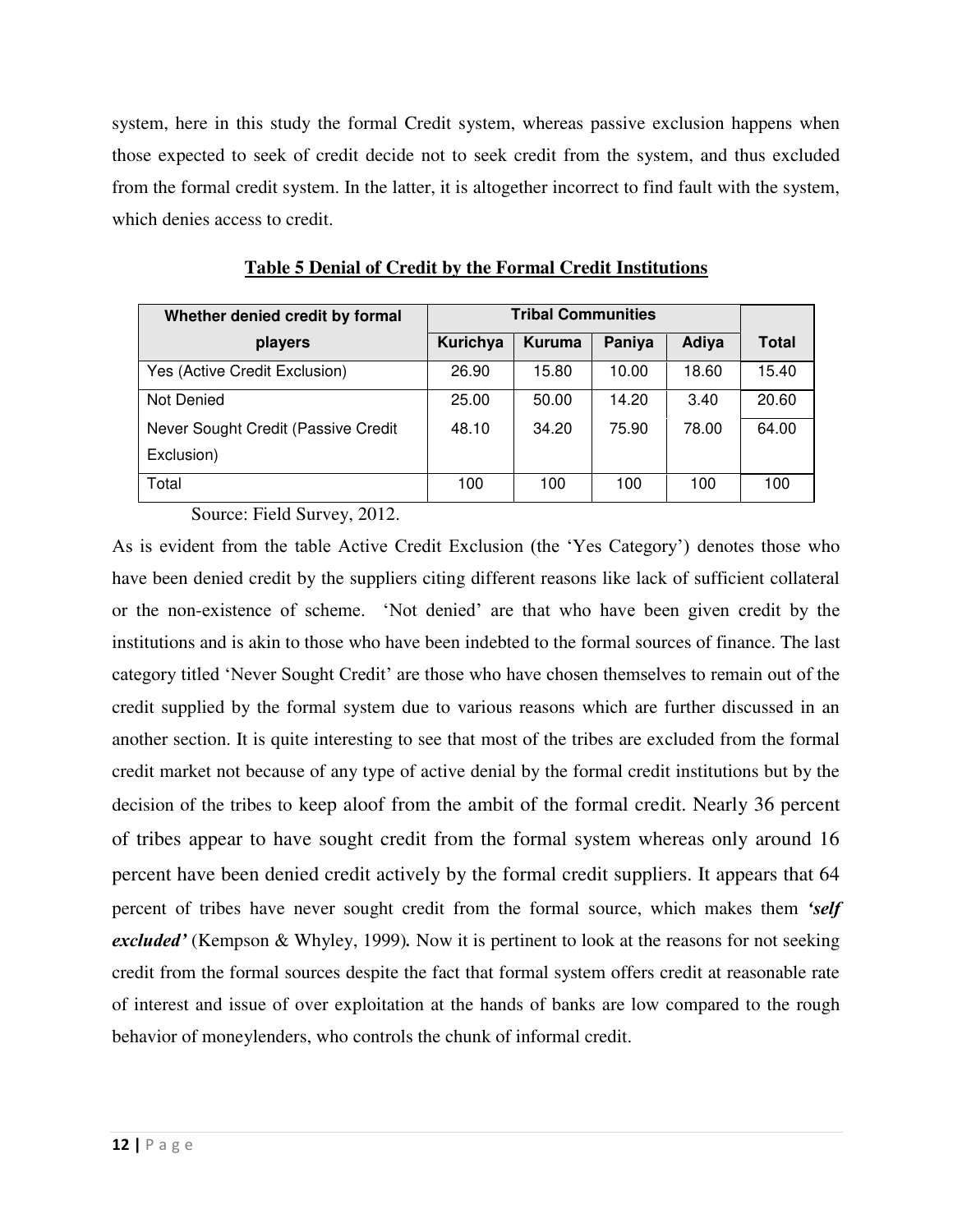# **Reasons for not seeking formal credit**

From the preceding discussion pertaining to the denial of credit by the formal sources to the tribes, it is evident that 64 percent of tribes have not sought any form of credit from the formal sources. In this section, we attempt to probe into the reasons, which force tribes not to approach formal credit sources for borrowings despite they offer credit seemingly at affordable interest rate.

| <b>Reasons for not seeking</b> |          |        |        |              |       |
|--------------------------------|----------|--------|--------|--------------|-------|
| formal credit                  | Kurichya | Kuruma | Paniya | <b>Adiya</b> | Total |
| No need is felt                | 12.00    | 3.80   | 9.60   | 8.70         | 9.40  |
| <b>Lack of Collateral</b>      | 34.00    | 26.90  | 22.20  | 15.20        | 23.40 |
| <b>Interest Rate</b>           | 6.00     | 11.50  | 10.60  | 6.50         | 9.40  |
| Fear of being debt trapped     | 14.00    | 11.50  | 8.60   | 15.20        | 10.60 |
| <b>Psychological Pressure</b>  | 14.00    | 7.70   | 8.60   | 15.20        | 10.30 |
| Fear it would be refused       | 20.00    | 38.50  | 40.40  | 39.10        | 36.90 |
| Total                          | 100      | 100    | 100    | 100          | 100   |

**Table 6 Reasons for not seeking formal credit**

Source: Field Survey, 2012.

# **Findings and Conclusion**

The study has found that the problem of financial exclusion is rampant among the scheduled tribe communities in Kerala. The problem is more acute among the backward communities like the Paniya and Adiya. The solution to this problem lies in making the formal financial institutions more accessible to the tribe population. This can be done more effective by making access to finance or credit a human right.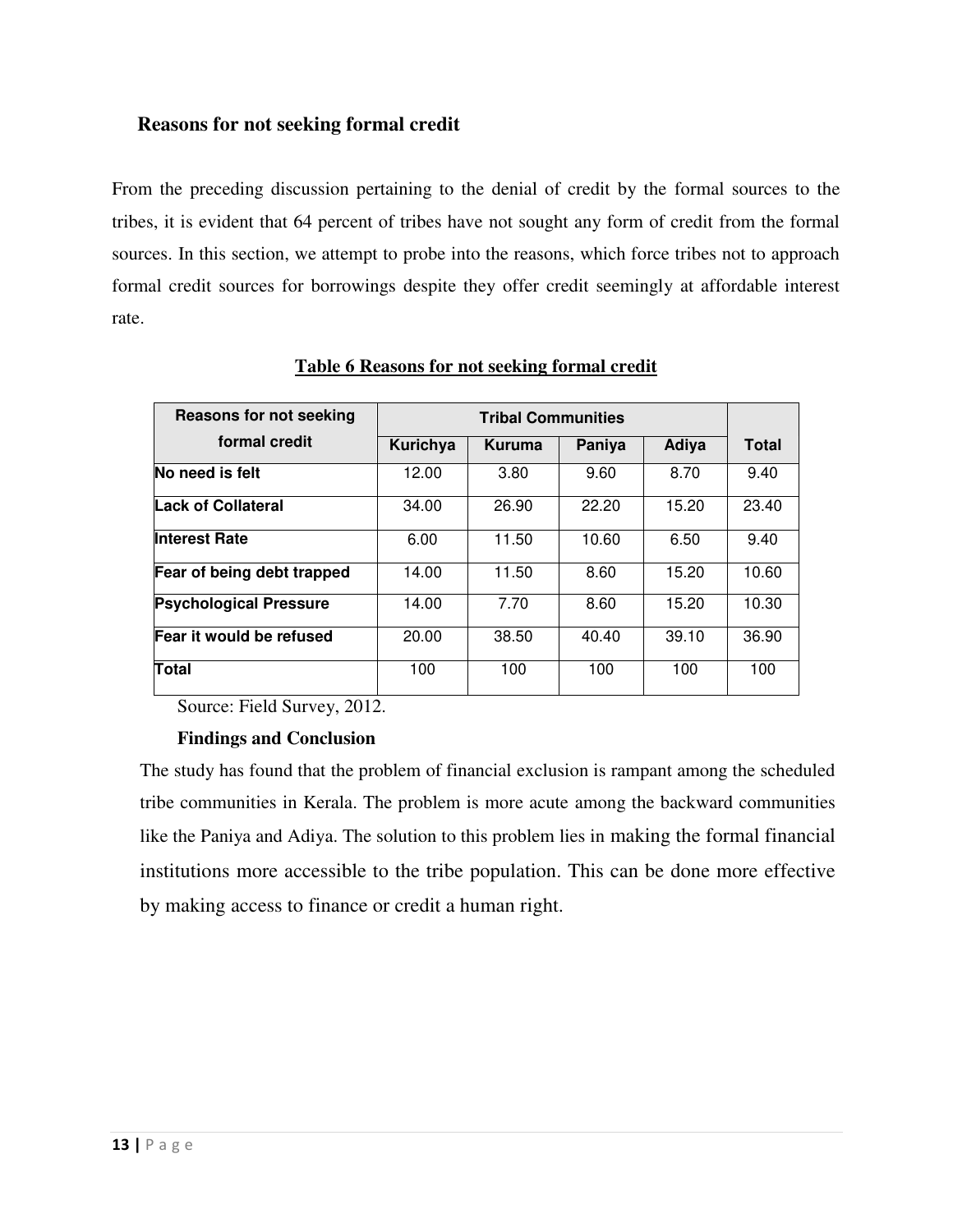## **Bibliography**

- 1. Auer, S. (2014, February 17). *Monetary Policy Shocks and Foreign Investment Income:*. Retrieved from Federal **Reserve** Bank of Dallas: http://www.dallasfed.org/assets/documents/institute/wpapers/2014/0170.pdf
- 2. Banerjee, A., & Duflo, E. (2007). The Economic Lives of the Poor. *Journal of Economic Perspective*, 21, 141-167.
- 3. Bridges, S., & Disney, R. (2004). Use of Credit and Arrears on Debt among low income families in the United Kingdom. *Fiscal Studies*, 25(1).
- 4. Carbo, S., Gardner, E. P., & Molyneux, P. (2005). *Financial Exclusion.* New York: Palgrave Macmillan.
- 5. Commission, E. (2008). *Financial Services Provision and the Prevention of Financial Exclusion.* Directorate General for Employemnt and Social Inclusion.
- 6. Gloukoviezoff, G. (2007). The Paradox of difficulties for People on Low Income? In A. Anderlon, M. D. Braja, & E. M. Carluccio, *New Frontiers in Banking Services: Emerging Need and Tailored Proudcts for Untapped Markets* (pp. 213-243). Homburg: Springer.
- 7. Holvet. (2004). The Impact of Micro Finance on Decision Making\_Evidence from South India. *Development and Change*, 917-928.
- 8. Hudon, M. (2007). Should Access to Credit be a Right? *Centre Emile Benhrm*, 112-250.
- 9. Kempson, E., & Whyley, C. (1999). *Kept out or Opted out?: Understanding and Combating Financial Exclusion.* Bristol/York: The Policy Press/Joseph Rowntree Foundation.
- 10. Kempson, E., Whyley, C., Caskey, J., & Collard, S. (2000). *In or Out? Financial Exclusion: A Literature and Research Review: Research Paper No.211.* London: Financial Services Authority.
- 11. Kumar, A., Joshi, M., Ronchi, L., & Tzioumis, K. (2007). Measuring Financial Access. In A. a. M Barr, *Building Inclusive Financial Systems.* Washington D C: Brookings Institution Press.
- 12. Llanto, G. M. (1989). Asymmetric Information in Rural Financial Markets and Interlinking of Transactions through Self Help Groups. *Journal of Philippine Development*, 28, XVI No.1.
- 13. Rao, K. S. (2007). Financial Inclusion: An Introspection. *Economic and Political Weekly*, Vol.42, No.5, pp.355-360.
- 14. Russell, H., Maitre, B., & Donnelly, N. (2011). *Financial Exclusion and over-indebtedness in Irish Households.* Dublin: The Economic and Social Research Institute.
- 15. Sen, A. (2000). Social Exclusion: Concept, Application, and Scrutiny. *Social Development Papers No.1.* Manila: Asian Development Bank.
- 16. Sen, A. (2004). Elements of a Theory of Human Rights. *Philosophy and Publci Affairs*, 315-356.
- 17. Sinclair, S., McHardy, F., Dobbie, L., Lindsay, K., & Gillespie, M. (2009). *Understanding Financial Inclusion.* Surrey, UK: Friends Provident Foundation.